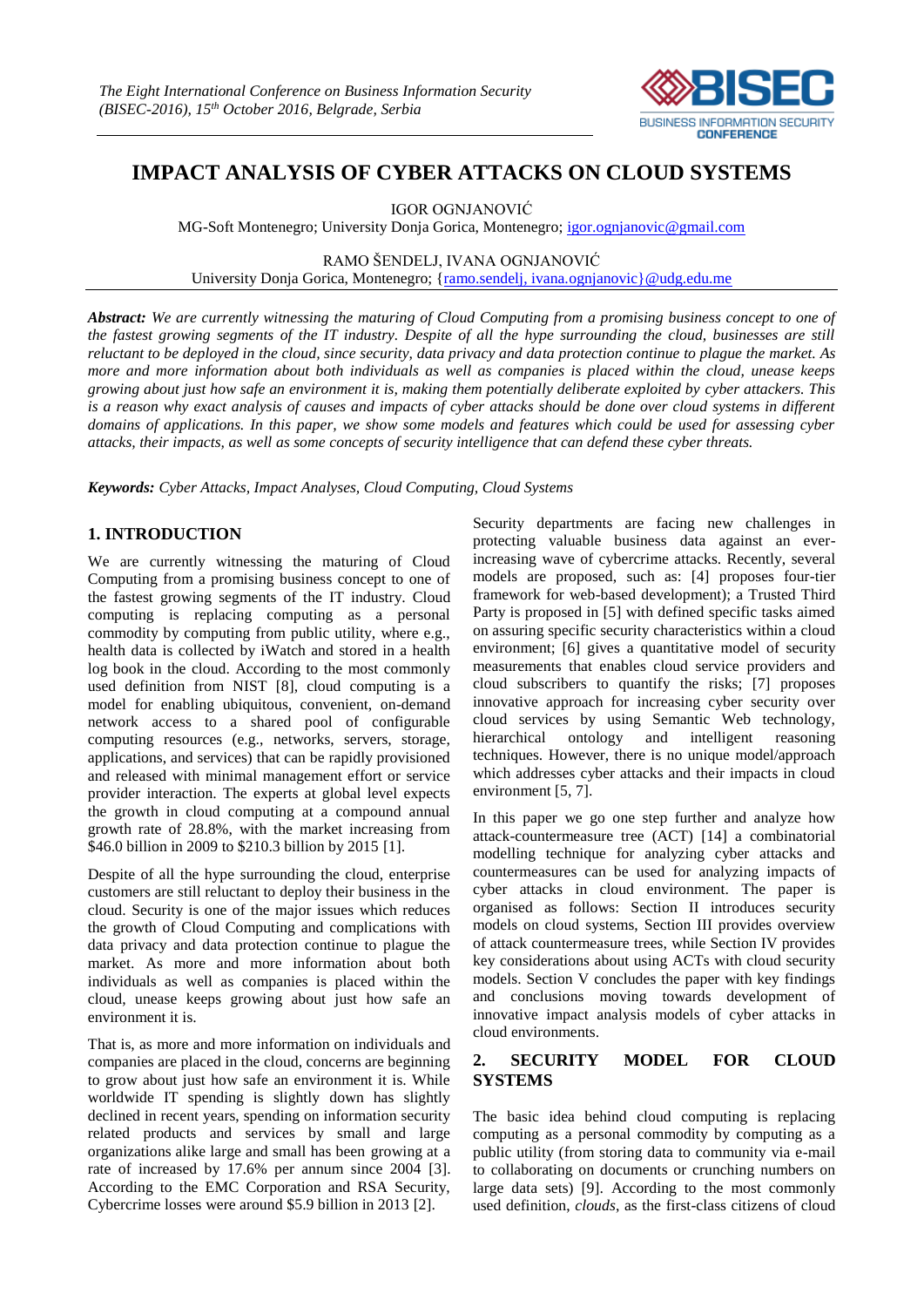computing environments, are sets of hardware, networks, storage, services and interfaces that combine to deliver aspects of computing as a service. *Cloud computing* is a disruptive technology that has the potential to provide distinct benefits to businesses of all sizes to improve digital productivity and simplify electronic business, through gaining discernible benefits, such as increased flexibility, online operating service availability, maintainability, affordability, and scalability [7].

Even though much effort is put on modelling and establishing innovative legal and technical procedures and standards for cyber security in all aspects of IT use and adoption, they cannot be directly applied in cloud computing environment as the. The cloud model is somewhat different: the cloud resource consumer and cloud resource provider are seldom rarely the same entity; the application software and databases are moved into the large data centres, where the management of the data and services are not trustworthy. Each participant has a different business strategy and thereby may stress some specific security aspects over others, and the implications of security breaches are confounded by the dynamics of communications and collaborations that occur throughout the network in the normal course of business. An increased understanding of Cloud Computing and the roles of various stakeholders in this realm is important. Furthermore, each participant operates autonomously and has legal and business control over its internal operations, data and other resources, and it is hardly to be expected that there exist homogeneity and compatibility between all parties. Traditional methods for collaboration between distributed systems include static and centralized approaches, trusted third party approaches and dynamic negotiation, which obviously expressed weaknesses associated with maintaining the security of the central security policy repository.



**Figure 1.** Complexity of security in cloud environment [26]

There are various security recommendations for Cloud Computing providers (e.g. international organizations like ENISA (European Union Agency for Network and Information Security) [10], etc.). It has also been shown, that security, privacy and usability is often contradictory what as been discussed in Al Abdulwahid et.al [11]. Consequently, security in cloud environments is currently one major area of interest with issues for both, scientific and ICT community, since threats and attacks are all modern and sophisticated, whereas cloud solutions are still vulnerable and thus, cloud providers and users are facing serious challenges of their protection [6][7]. The complexity of security risks in a complete cloud environment is illustrated in Figure 1.

Recently, we proposed innovative semantically enabled model (CSM) [7] which showed solid potentials for addressing all cyber security issues in one integral framework with defined metrics (quantitative and qualitative), as shown on Figure 2. The model is developed by following hierarchical ontological structure which integrates all semantic diversity in characteristics, relationships and dependencies between cloud computing models and all involved parties [7]. The CSM model also enables integration of intelligent reasoning techniques and mechanisms [12] based on service transformation of clouds, as commonly used in the literature [13].



**Figure 2.** Cyber Security Model (CSM): Hierarchical structure [7]

#### **3. IMPACT ANALYSIS OF CYBER ATTACKS: ATTACK COUNTERMEASURE TREES**

The impact analysis is one of key issues in modelling system response to security threats, as focused on the interaction between the cyber and physical aspects of the system [18]. To this end, commonly used mathematical structure is a graph (defined as a collection of vertices and a collection of edges that connect node pairs), which is widely used for representation of pairwise relationships between a set of objects. Depending the use of a graph, its edges may or may not have direction leading to directed or undirected classes of graphs, respectively.

Recently developed attack-countermeasure tree (ACT) [14] is an example of graph based structure for modelling and analyzing cyber attacks and countermeasures. Structure of tree is much simpler for processing and reasoning since it is simplified graph. In ACT, there are three distinct nodes, so-called *classes of events*: attack events (e.g. install keystroke logger), detection events (e.g. detect keystroke loggers) and mitigation events (e.g. remove keystroke logger). ACT can be consists of [14]: (i) a single attack event (Figure 3a), (ii) an attack event and a detection event (Figure 3b), (iii) an attack event and multiple detection events (Figure 3c), (iv) an attack event, a detection event and a mitigation event (Figure 3d) or (v) an attack event, *n* detection events and corresponding *n* mitigation events (Figure 3e).

Having structure of a tree, it is easily to automate the generation of attack scenarios [14] by using its minimal cut sets. Furthermore, each node is assigned with p-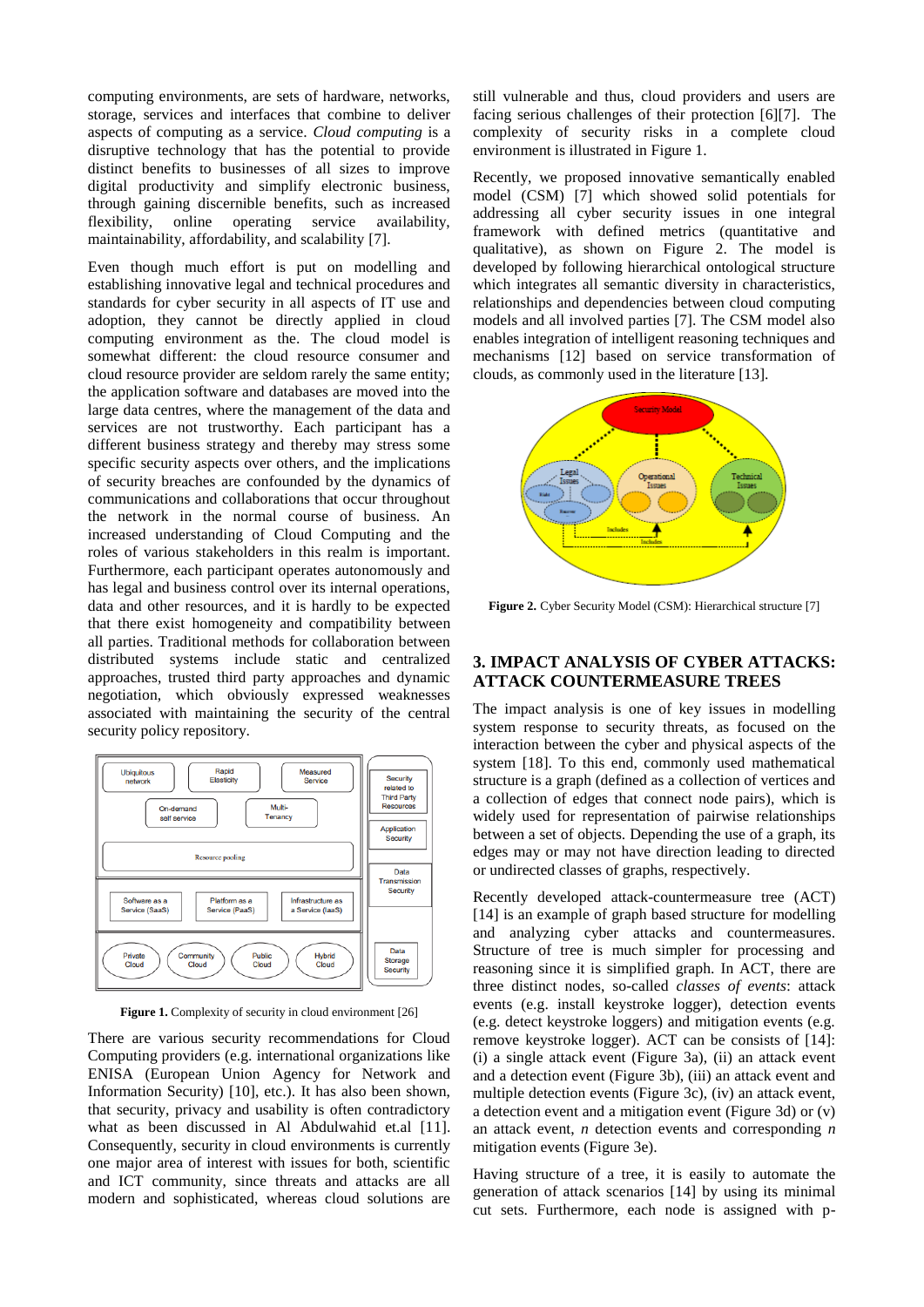probabilistic of attack success at the goal; and starightforward mathematical equations are defined for each gate type and combination of attacks and detection events [14].



**Figure 3.** Attack Countermeasure Trees [14]

ACT is thus a structure which enables to perform probabilistic analysis (e.g. probability of attack at the goal node, attack and security investment cost, impact of an attack, system risk, return on attack (ROA) and return on investment (ROI)) in an integrated manner [14, 19].

### **4. ATTACK COUNTERMEASURE TREES FOR CLOUD BASED SYSTEMS**

Having in mind that cloud computing can be defined as computing paradigm based on delivery of applications to users as services over the Internet [7, 15], each having specific requirements and available for participants; we will use service-oriented transformation of cloud based solutions [13, 7]. Furthermore, recent research shows [16, 12, 17] that semantically enhanced presentation of service-oriented architectures provides bases for intelligent reasoning over the model [16], automatic configuration and management [17], etc. That is a reason, why we decided to analyse how to use the advantages of using service orientation and ontological security model over clouds.



**Figure 4.** Service-oriented transformation of cloud models and corresponding security model

Both proposed models have structures of tree, ACT (see Figure 3) and service-oriented transformation of cloud based systems (e.g. service-oriented architectures, which is commonly presented by means of two models: business model templates and feature models). Due to limited space for the paper, we provide illustrative example (see Figure 4) which shows high-level representation of e-shop service oriented architecture. Key findings is one-to-one mapping between the two models (Figure 4-lines I), and its mapping to CSM model (Figure 4- lines II).

However, in order to develop comprehensive model for measuring impacts of cyber attacks on cloud systems, we propose integration of ACT with semantically enhanced CSM model, by following step-wised approach:

(i) create ACT for each activity in service transformed cloud model;

(ii) establish links to leafs in CSM model (having in mind all, legal, operational and technical issues);

(iii) propagate values from leafs to the root by respecting relations at all models (and mappings – at Figure 4).

Even proposed solution presents methodological approach which needs more approval and theoretical analyses, they have strong roots in the following similar approach developed for the same models:

Propagation of non-functional values over serviceoriented model with mappings (Figure 4-line I) is formalised with simple mathematical functions: aggregation, multiplication, max, min. Figure 5 presents an excerpt from the fill version (available in [20]) and it is related to one non-functional property-cost;

- Aggregation of probabilities of attack success (as introduced in [14]- see Figure 6).



**Figure 5.** Aggregation rules for non-functional property: Cost [20]

| <b>Gate type</b> | Prob. of attack success   attack cost                                                                                                                            |                                                                                                                     | impact               |
|------------------|------------------------------------------------------------------------------------------------------------------------------------------------------------------|---------------------------------------------------------------------------------------------------------------------|----------------------|
| <b>AND</b><br>OR | $\prod_{i=1}^n p(i)$<br>$1 - \prod_{i=1}^{n} (1 - p(i))$<br>k-out-of-n* $\sum_{i=k}^{n} {n \choose i} p^i (1-p)^{n-j}$ $\sum_{i=1}^{k} C_i$ $\sum_{i=1}^{k} I_i$ | $\begin{array}{c c} \sum_{i=1}^{n} C_i & \sum_{i=1}^{n} I_i \\ \forall i \min C_i & \forall i \max I_i \end{array}$ | $\forall i \max I_i$ |

**Figure 6.** Formulae for probability of attack success [14]

Having in mind dynamical nature of cyber space and cyber attacks, dynamical cyber system can be presented as a mathematical formalisation to describe timeevolution of a state *x* (which can represent a vector of physical quantities) [18], and the following mappings:

mapping *f* between models for presentation of service transformed cloud computing model (Fig. 4- lines I);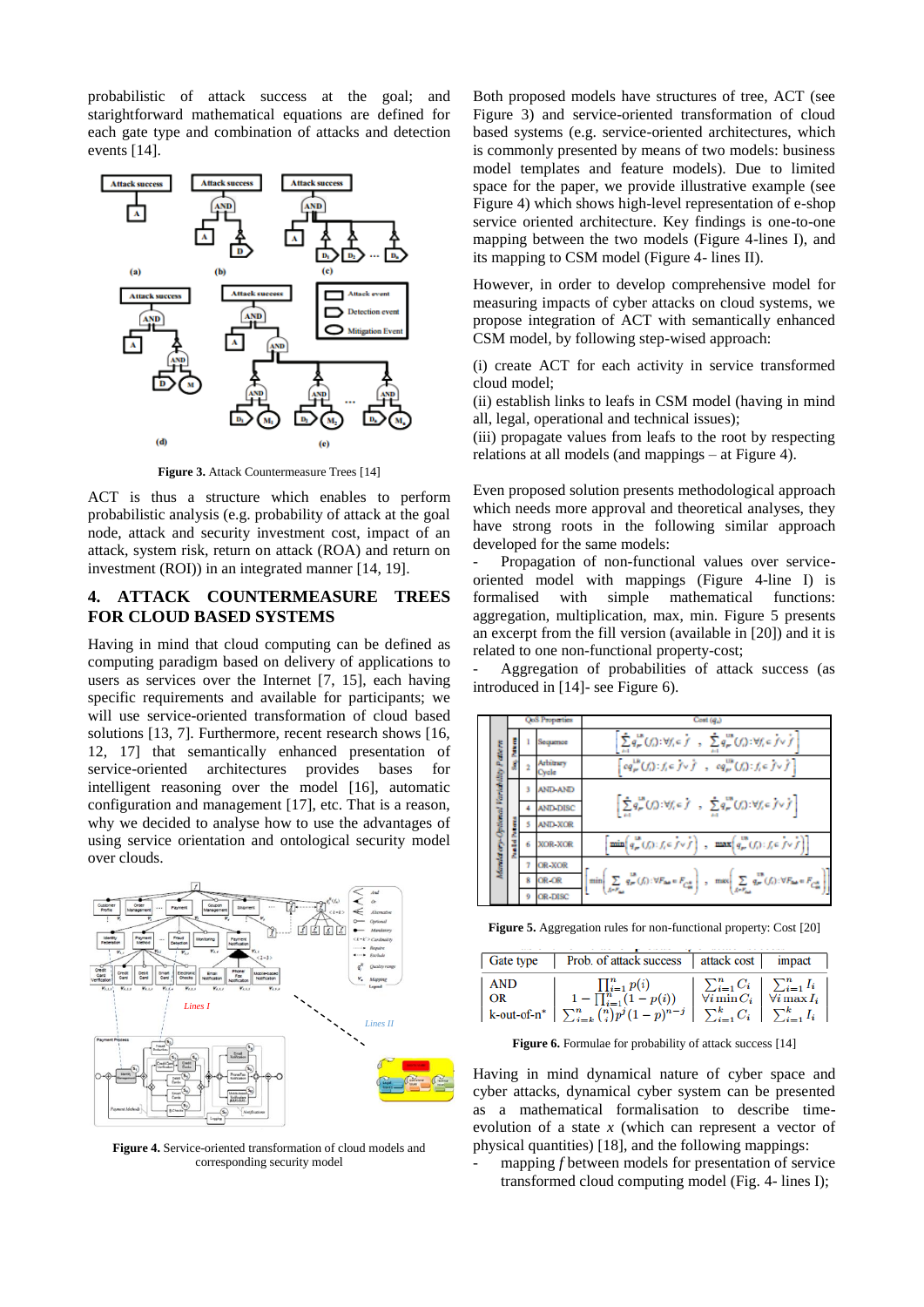- mapping *g* between service oriented model and CSM model (Fig.4- lines II);
- mapping *h* between CSM and ACT model.

In continuous time, the imapcts of cyber attacks can be presented as the deterministic evolution of the current states of the system, as follows:

 $\bar{x} = F(x, f, g, h, u)$  (1)

where  $\bar{x}$  is the time-derivative of *x* and *u* an input vector [14].

#### **4. DISCUSSION**

Development of security models is well known issue for both, researchers and developers [7, 14, 13, 19]. In addition to existing technical challenges to overcome, the legal situation is continuously changing.

The EU General Data Protection Regulation ("GDPR") has been adopted at the EU level on14. April 2016 and is one big step towards a privacy-friendly Cloud. Most notable requirements are data breach notification, data security and risk assessment. The personal data breaches notification requires public electronic communications providers such as telcos and ISPs to report such breaches to the relevant national regulator, and this has led to a range of national guidance on when and how such reporting should be made. ENISA has also produced extensive guidelines on this matter [21].

There are many best practices, white papers, etc., which gives advice how to operate Cloud infrastructure in a secure and privacy protecting way [22]. To prove that all security controls are set have to be audited by third party and certified by e.g. STAR . Cloud audits are challenging by its dynamic infrastructure changes. Changing Cloud infrastructures are continuously audited using software agent technology [23], Ruebsamen et.al [24] discusses privacy issues during audits, and Ruebsamen et.al [25] uses the Cloud Trust Protocol to do auditing of Cloud provider chains.

# **5. CONCLUSION**

In this paper we have introduced an approach to cyber attack impact analysis for cloud based solutions. The advantage of the propsoed solution can be modelled within one framework allowing a single, but potentially powerful analysis approach which intergates different aspects, legal, economical and technical. Thus, effect relations for cyber-attacks are better managed for comprehensive impact modelling and analysis, also allowing intelligetn reasoning and predicting. Future work will include completed solution of mathematical formalisms, formal verification of the model and simulation testing and analyses.

**Acknowledgment**. Research presented in this paper is conducted within the TEMPUS project '*Enhancement of Cyber Educational System in Montenegro (ECESM)*', project no. 544088-TEMPUS-1-2013-1-SI-TEMPUS-JPHES.

[1] Australian Information Industry Association, 'Modeling the Economic Impact of Cloud Computing', 2012

[2] EMC, 'The current state of cybercrime 2014', USA

[3] C. Derrick Huang et al. 'Economics of Information Security Investment in the Case of Simultaneous Attacks', WEIS 2006

[4] W. Tsai, Z. Jin, and X. Bai, "Internetware computing: issues and perspectives", 1st Asia-pacific symposium on Internetware, China, 2009, pp.1-10

[5] Z. Dimitrios, and L. Dimitrios, "Addressing cloud computing security issues", Future Generation Computer Systems, 2012,Vol.28, pp.583-592

[6] L. B. A. Rabai, M. Jouini, A. B. Aissa, and A. Mili, , A cyber security model in cloud computing environments", J. of King Saud University- Computer and Information Sciences, 2013, vol. 25, pp.63-75

[7] R.Šendelj, I.Ognjanović , "Semantically enhanced cyber security over *clouds: Methodological approach",* International Journal of Advances in Computer Networks and Its Security, 2014, Vol 4, No.3, ISSN: 2250-3757

[8] P. M. Mell and T. Grance, 'SP 800-145. The NIST Definition of Cloud Computing', Jan. 2011

[9] M. Armbrust, A. Fox, R. Griffith, A. D. Joseph, R. Katz, A. Konwinski, G. Lee, D. Patterson, A. Rabkin, I. Stoica, and M. Zaharia, "A View of Cloud Computing", Communications of ACM, 53 (4), 2010, pp.50-58

[10]ENISA paper: Cloud Computing: Benefits, risks and recommendations for information security; <https://www.enisa.europa.eu/events/speak/cloud.jpg/view>

[11]Al Abdulwahid A, Clarke NL, Furnell SM, Stengel I, Reich C; Security, Privacy and Usability - A Survey of Users' Perceptions and Attitudes; 12th Int. Conf. on Trust, Privacy and Security in Digital Business (TrustBus 2015), Valencia, Spain, pp153-168

[12]M. Bošković, E. Bagheri, G.grossmann, D. Gašević, and M. Stumptner, "Towards Integration of Semantically Enabled Service Families in the Cloud", CSWS 2011, Vol. 774, pp.58-69

[13]T. Takahashi, Y. Kadobayashi, and H. Fujiwara, "Ontological Approach toward Cybersecurity in Cloud Computing", SIN 2010, pp.7-11

[14] A. Roy, D. Seong, K. S. Trivedi, "Cyber Security Analysis using Attack Countermeasure Trees", CSIIRW 2010, Oak Ridge, Tennessee, USA

[15]M. Armbrust, A. Fox, R. Griffith, A. D. Joseph, R. Katz, A. Konwinski, G. Lee, D. Patterson, A. Rabkin, I. Stoica, and M. Zaharia, "A view of cloud computing." Communications of the ACM, 2010, 53(4), pp. 50-58

[16]M. Asadi, B. Mohabbati, D. Gasevic, E. Bagheri, and M.Hatala, "Developing Semantically-Enabled Families of Method-Oriented Architectures", IJISMD, 2012, 3(4), pp. 1-26

#### **REFERENCES**